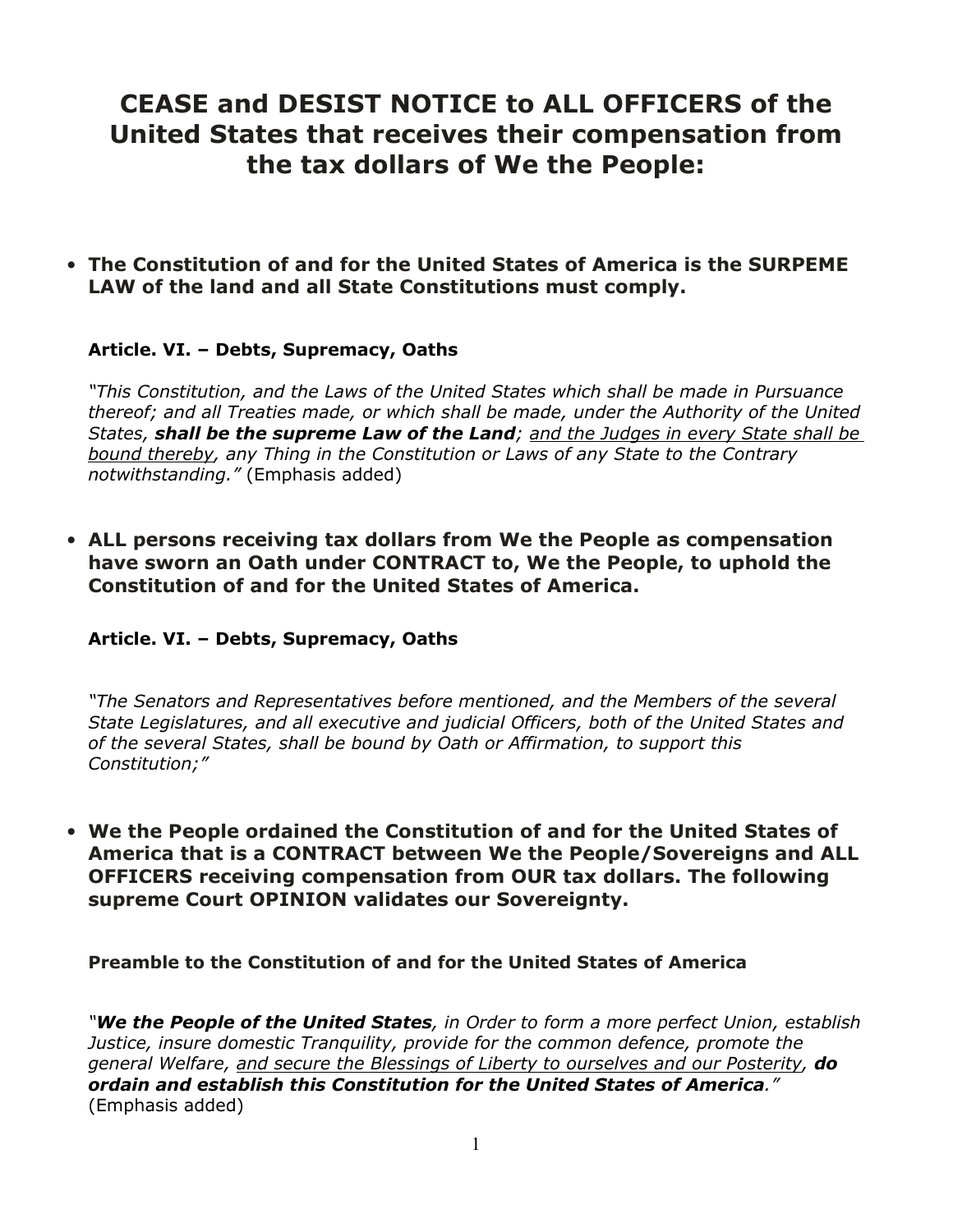"*Sovereignty itself is, of course, not subject to law, for it is the author and source of law; but in our system, while sovereign powers are delegated to the agencies of government, sovereignty itself remains with the people, by whom and for whom all government exists and acts. And the law is the definition and limitation of power.*"**Yick Wo v. Hopkins, 118 US 356, 370 (1886)**

• **We the People ordained the Constitution of and for the United States of America that is a CONTRACT between We the People and ALL OFFICERS receiving compensation from OUR tax dollars and the CONTRACT cannot be impaired.** 

### **Article 1 – The Legislative Branch**

### **Section 10 – Powers prohibited of States**

*"No State shall enter into any Treaty, Alliance, or Confederation; grant Letters of Marque and Reprisal; coin Money; emit Bills of Credit; make any Thing but gold and silver Coin a Tender in Payment of Debts; pass any Bill of Attainder, ex post facto Law, or Law impairing the Obligation of Contracts, or grant any Title of Nobility."* (Emphasis added)

• **We the People were very clear and ONLY granted Congress the Powers to make LAW and NOT the judges/courts.** 

### **Article 1 – The Legislative Branch**

### **Section 1 – The Legislature**

*"All legislative Powers herein granted shall be vested in a Congress of the United States, which shall consist of a Senate and House of Representatives."* 

• **We the People INSTRUCTED our Congress to maintain value of OUR MONEY and protect against counterfeiting yet since 1913 when Congress unconstitutionally passed the Federal Reserve Act we have lost over 90% of the purchasing power of OUR DOLLAR and every Congress since then has been complicit and that is grounds for removal of ALL Congressional Officers.** 

**Article 1 – The Legislative Branch Section 8 – Powers of Congress**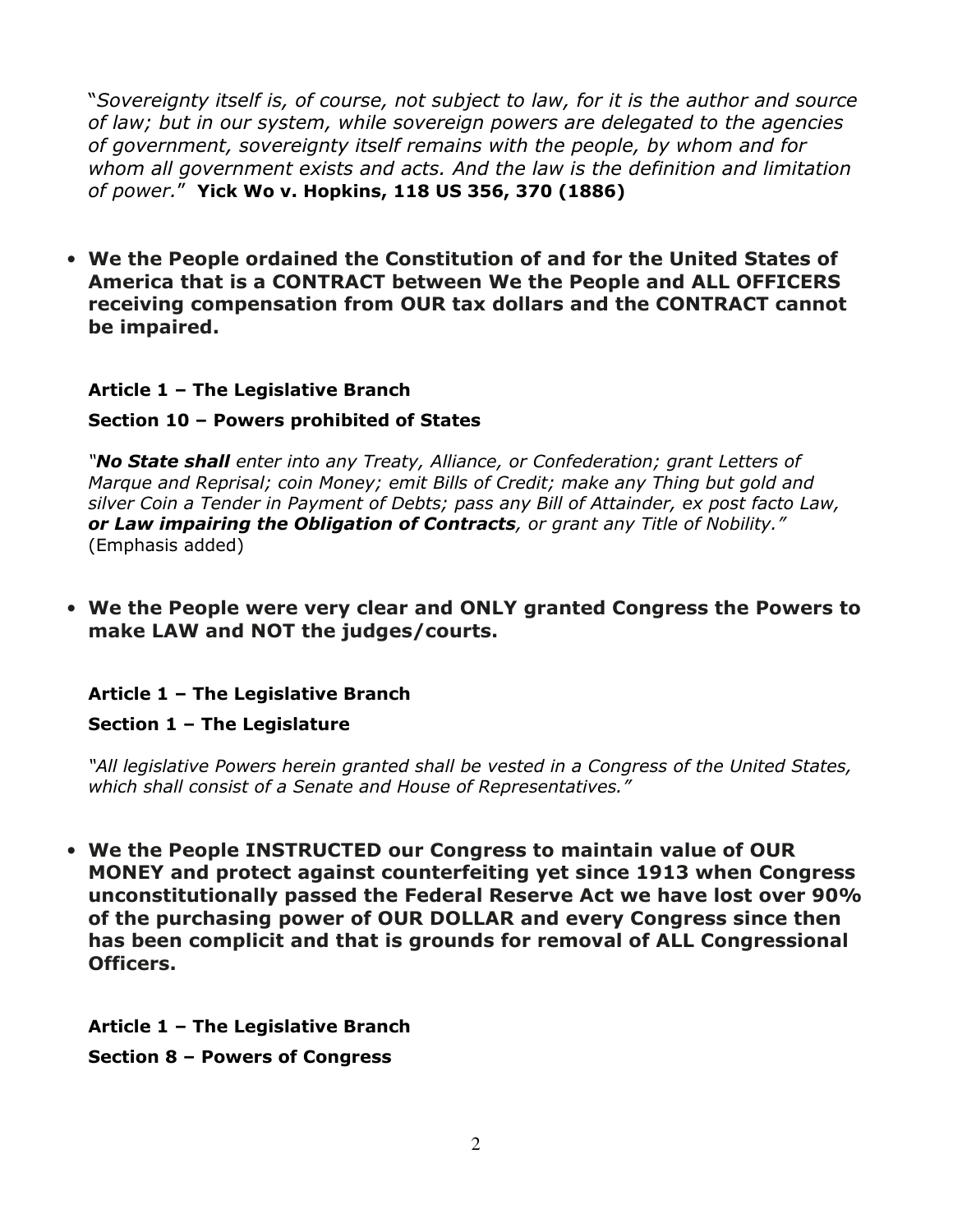"To coin Money, regulate the Value thereof, and of foreign Coin, and fix the Standard of Weights and Measures;

To provide for the Punishment of counterfeiting the Securities and current Coin of the United States;"

• **We the People only INSTRUCTED our Congress to maintain a Navy but NOT an Army for more than two years so Congress has wasted our tax dollars on endless and needless conflicts some of which were not even approved by Congress. The Constitutional Militia is the ultimate Army.** 

### **Article 1 – The Legislative Branch**

### **Section 8 – Powers of Congress**

"To raise and support Armies, but no Appropriation of Money to that Use shall be for a longer Term than two Years;

To provide and maintain a Navy;"

### • **We the People INSTRUCTED our Congress to create a Militia to be the ultimate LAW ENFORCEMENT, suppress INSURRECTIONS and repel INVASIONS.**

**Article 1 – The Legislative Branch** 

### **Section 8 – Powers of Congress**

### *"To provide for calling forth the Militia to execute the Laws of the Union, suppress Insurrections and repel Invasions;*

*To provide for organizing, arming, and disciplining the Militia, and for governing such Part of them as may be employed in the Service of the United States, reserving to the States respectively, the Appointment of the Officers, and the Authority of training the Militia according to the discipline prescribed by Congress;"* (Emphasis added)

• **We the People INSTRUCTED our Congress what TREASON was, and Congress and many other State legislators have IN FACT committed TREASON by allowing the unlawful Communist Party to deny RIGHTS to We the People via unconstitutional legislation that is not LAW at all.** 

### **Article III – The Judicial Branch**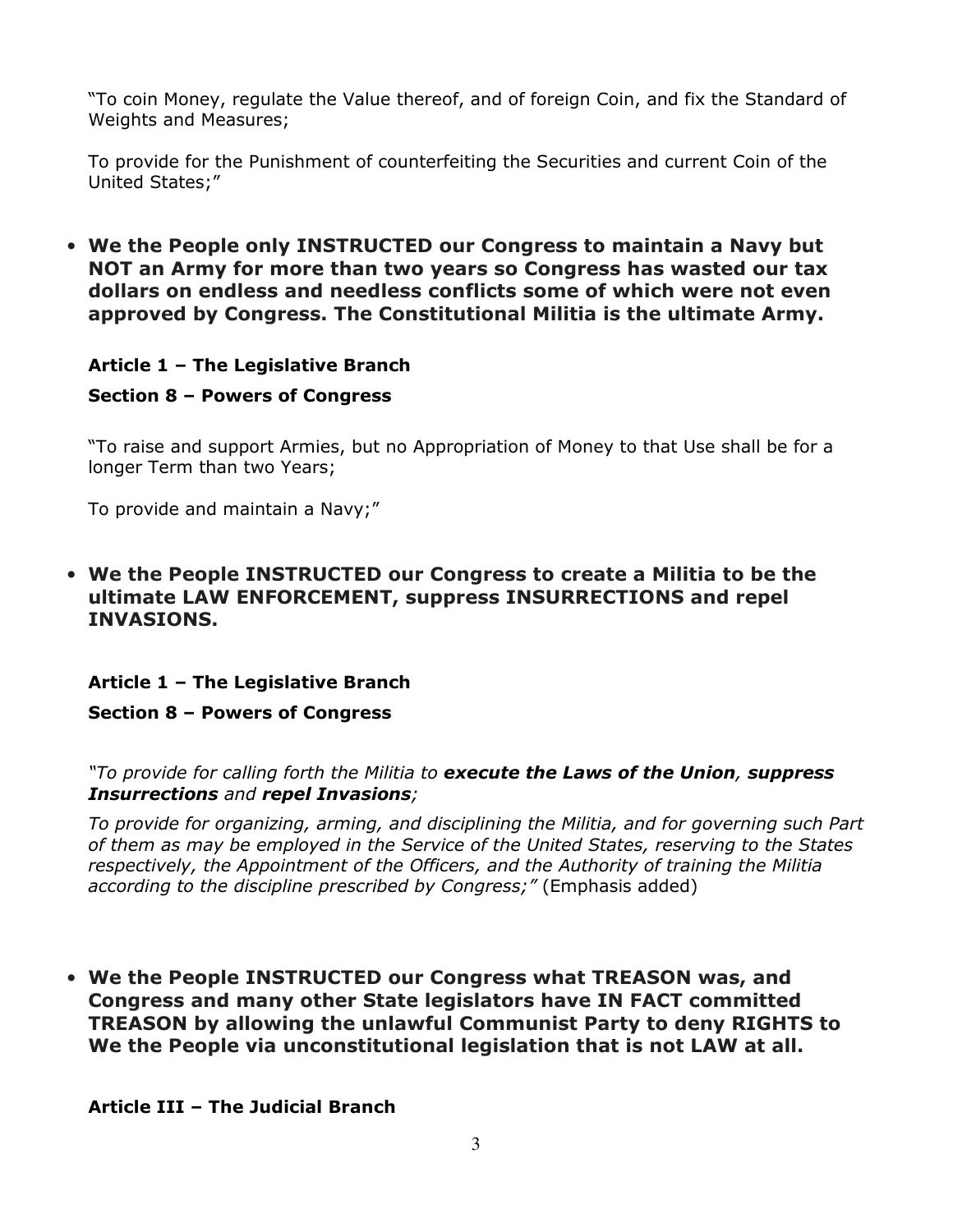#### **Section 3 – Treason**

*"Treason against the United States, shall consist only in levying War against them, or in adhering to their Enemies, giving them Aid and Comfort. No Person shall be convicted of Treason unless on the Testimony of two Witnesses to the same overt Act, or on Confession in open Court."* 

#### **The federal and State legislators have violated United States Code Title 50 Section 841 which is very clear on the Communist Party and TREASON.**

*"The Congress finds and declares that the Communist Party of the United States, although purportedly a political party, is in fact an instrumentality of a conspiracy to overthrow the Government of the United States. It constitutes an authoritarian dictatorship within a republic, demanding for itself the rights and privileges accorded to political parties, but denying to all others the liberties guaranteed by the Constitution. Unlike political parties, which evolve their policies and programs through public means, by the reconciliation of a wide variety of individual views, and submit those policies and programs to the electorate at large for approval or disapproval, the policies and programs of the Communist Party are secretly prescribed for it by the foreign leaders of the world Communist movement. Its members have no part in determining its goals, and are not permitted to voice dissent to party objectives. Unlike members of political parties, members of the Communist Party are recruited for indoctrination with respect to its objectives and methods, and are organized, instructed, and disciplined to carry into action slavishly the assignments given them by their hierarchical chieftains. Unlike political parties, the Communist Party acknowledges no constitutional or statutory limitations upon its conduct or upon that of its members. The Communist Party is relatively small numerically, and gives scant indication of capacity ever to attain its ends by lawful political means. The peril inherent in its operation arises not from its numbers, but from its failure to acknowledge any limitation as to the nature of its activities, and its dedication to the proposition that the present constitutional Government of the United States ultimately must be brought to ruin by any available means, including resort to force and violence. Holding that doctrine, its role as the agency of a hostile foreign power renders its existence a clear present and continuing danger to the security of the United States. It is the means whereby individuals are seduced into the service of the world Communist movement, trained to do its bidding, and directed and controlled in the conspiratorial performance of their revolutionary services. Therefore, the Communist Party should be outlawed. (Aug. 24, 1954, ch. 886, § 2, 68 Stat. 775.)"* (Emphasis added)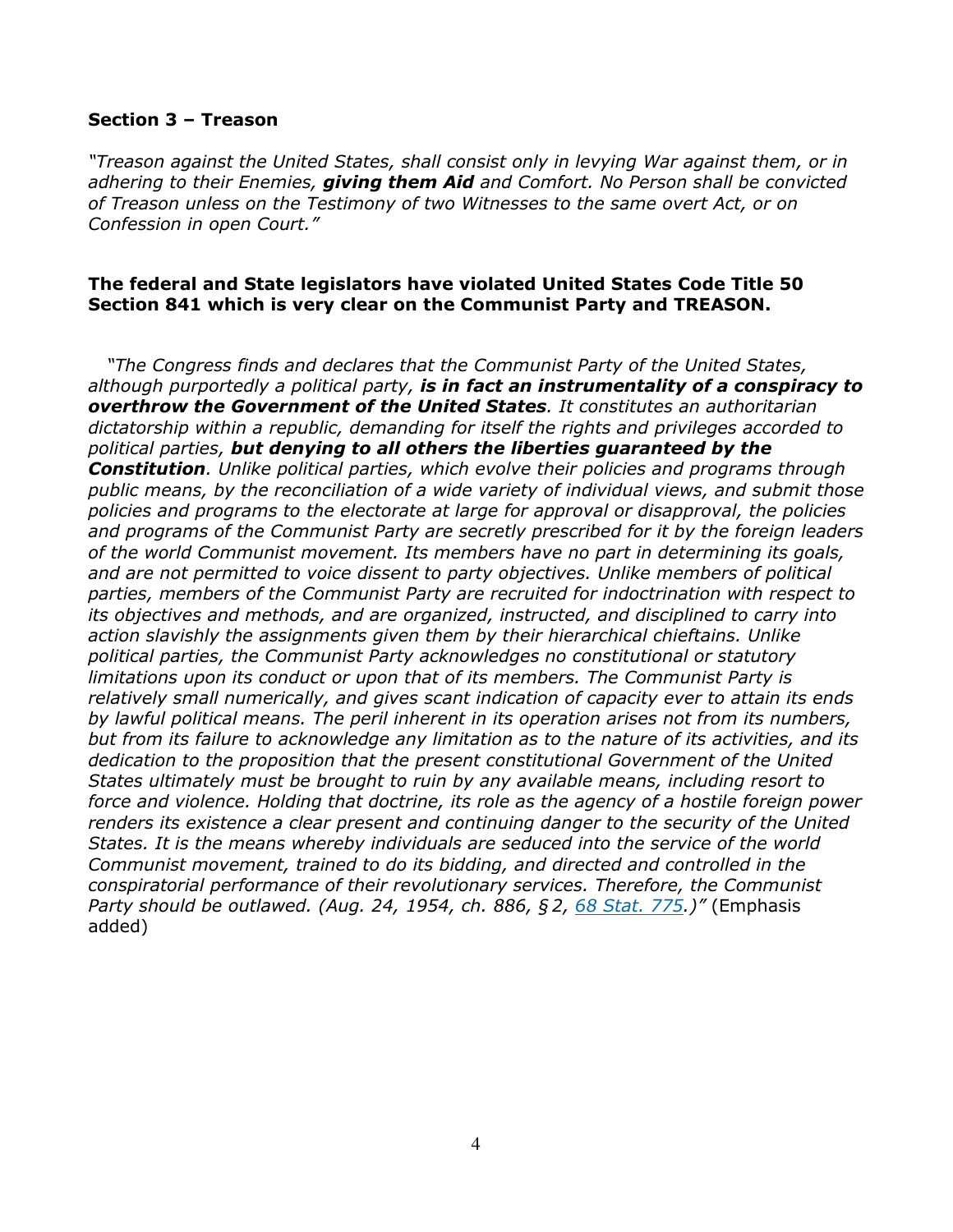• **We the People INSTRUCTED our Congress to GUARANTEE to each State a Republican Form of Government that is a RULE OF LAW and not a democracy which is a rule by mob.** 

### **Article. IV. – The States**

### **Section 4 – Republican government**

*"The United States shall guarantee to every State in this Union a Republican Form of Government, and shall protect each of them against Invasion; and on Application of the Legislature, or of the Executive (when the Legislature cannot be convened) against domestic Violence."* 

• **We the People INSTRUCTED our Congress WHY and HOW that ALL CIVIL OFFICERS of the United States shall be removed from Office such as other high CRIMES and MISDEMEANORS. There has been a preponderance of evidence from the recent mandates, election fraud as well as outright criminal and communist actions over the past 100 years by many CIVIL OFFICERS.** 

**Article II Section 4** 

*"*The President, Vice President and *all civil Officers* **of the United States**, *shall be removed from Office* on Impeachment **for**, and Conviction of, Treason, Bribery, **or other high Crimes and Misdemeanors**.*"* (Emphasis added)

• **We the People INSTRUCTED our Congress that in order to prevent misconstruction or abuse of the powers delegated in the Constitution that further declaratory and restrictive clauses should be added which became the Bill of Rights NOT SUGGESTIONS.** 

### **Preamble to the Bill of Rights**

*"THE Conventions of a number of the States, having at the time of their adopting the Constitution, expressed a desire, in order to prevent misconstruction or abuse of its powers, that further declaratory and restrictive clauses should be added: And as extending the ground of public confidence in the Government, will best ensure the beneficent ends of its institution."* (Emphasis added)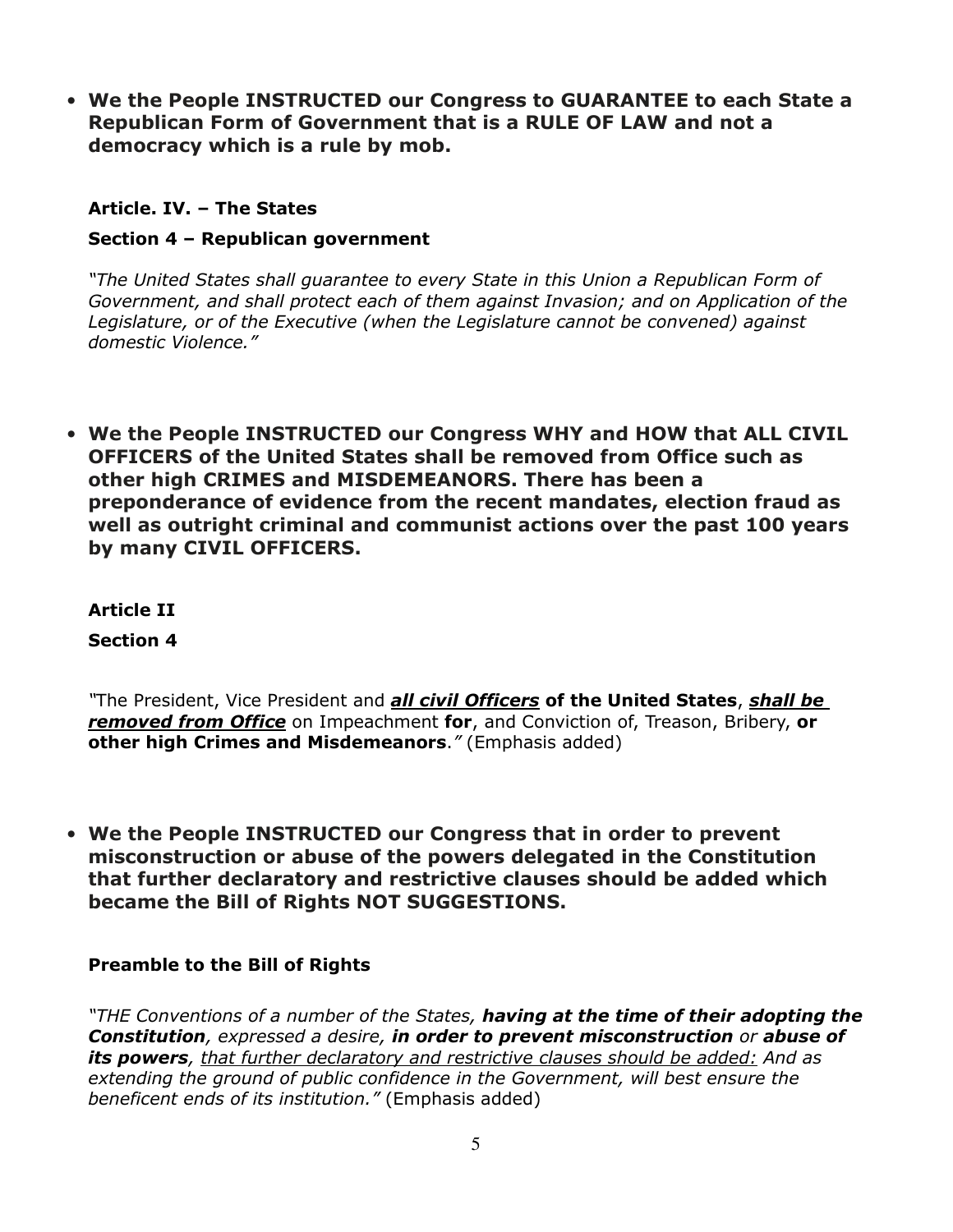• **The Bill of Rights were ratified or some of the States would not agree to the Constitution. All the Amendments are important but some that are very crucial to We the People are the First Amendment which prohibits Congress from making any law to prohibit the exercise of religion or to abridge free speech or the press or the RIGHT of the people to assemble or petition the Government for redress of grievances. The Second Amendment to protect ourselves against a tyrannical government we have now. The Sixth and Seventh Amendments that make We the People the ultimate authority as a JURY in our courts and not a judge. The Ninth and Tenth Amendment are very clear that anything that we did not delegate in the Constitution was retained by the People. The Fifth and Fourteenth Amendment protect LIFE, LIBERTY and PROPERTY with DUE PROCESS or EQUAL PROTECTION of the LAW.** 

### **Bill of Rights**

#### **First Amendment**

*"Congress shall make no law respecting an establishment of religion, or prohibiting the free exercise thereof; or abridging the freedom of speech, or of the press; or the right of the people peaceably to assemble, and to petition the Government for a redress of grievances."* (Emphasis added)

#### **Second Amendment**

*"A well regulated Militia, being necessary to the security of a free State, the right of the people to keep and bear Arms, shall not be infringed."* (Emphasis added)

### **Fifth Amendment**

*"No person shall be held to answer for a capital, or otherwise infamous crime, unless on a presentment or indictment of a Grand Jury, except in cases arising in the land or naval forces, or in the Militia, when in actual service in time of War or public danger; nor shall any person be subject for the same offence to be twice put in jeopardy of life or*  limb; nor shall be compelled in any criminal case to be a witness against himself, **nor be** *deprived of life, liberty, or property, without due process of law; nor shall private property be taken for public use, without just compensation."* (Emphasis added)

### **Sixth Amendment**

"*In all criminal prosecutions, the accused shall enjoy the right to a speedy and public trial, by an impartial jury of the State and district wherein the crime shall have been committed, which district shall have been previously ascertained by law, and to be informed of the nature and cause of the accusation; to be confronted with the witnesses against him; to have compulsory process for obtaining witnesses in his favor, and to have the Assistance of Counsel for his defence.*" (Emphasis added)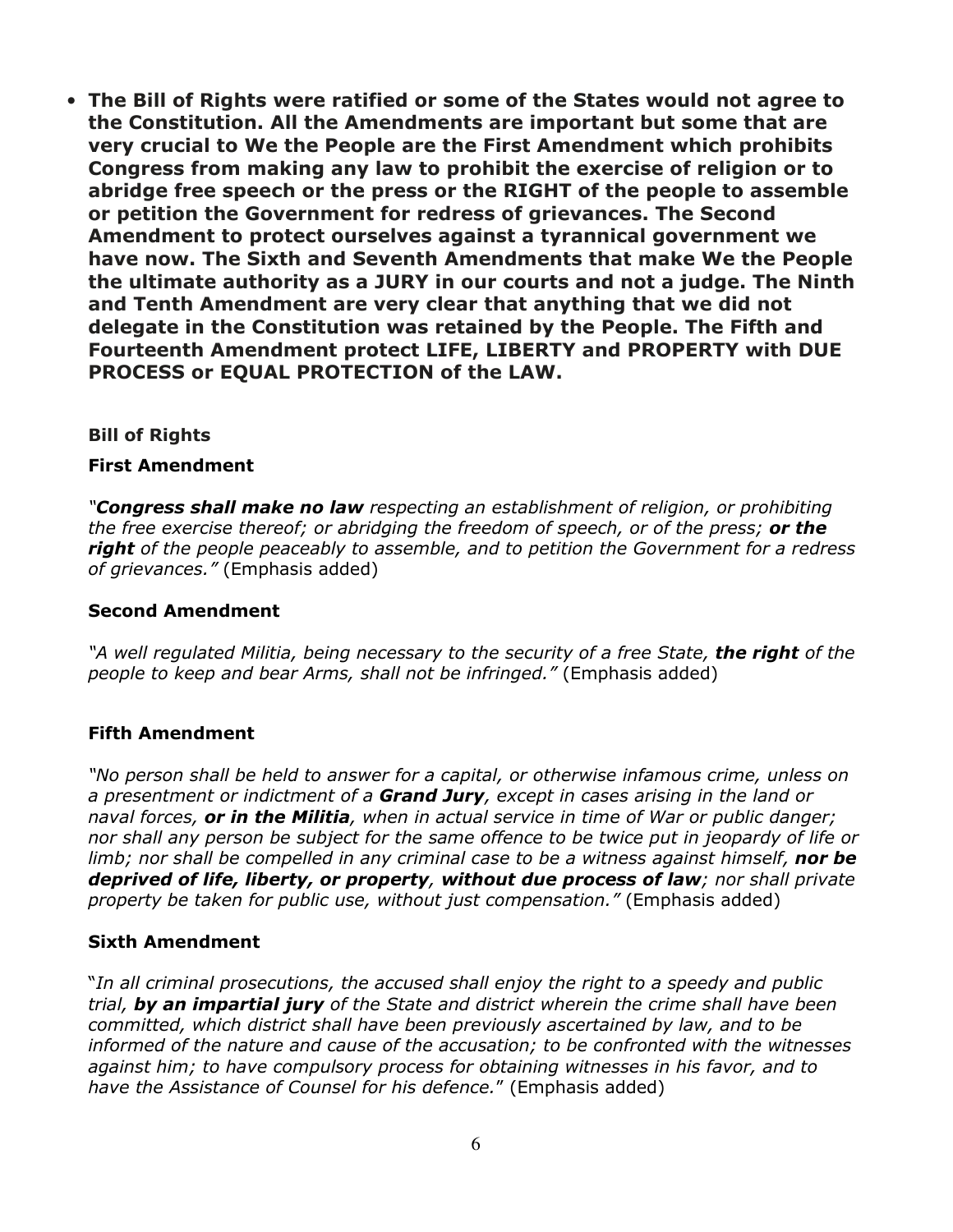#### **Seventh Amendment**

*"In Suits at common law, where the value in controversy shall exceed twenty dollars, the right of trial by jury shall be preserved, and no fact tried by a jury, shall be otherwise re-examined in any Court of the United States, than according to the rules of the common law."* (Emphasis added)

#### **Ninth Amendment**

"*The enumeration in the Constitution, of certain rights, shall not be construed to deny or disparage others retained by the people.*" (Emphasis added)

#### **Tenth Amendment**

"*The powers not delegated to the United States by the Constitution, nor prohibited by it to the States, are reserved to the States respectively, or to the people*." (Emphasis added)

#### **Fourteenth Amendment Section 1**

"*All persons born or naturalized in the United States, and subject to the jurisdiction thereof, are citizens of the United States and of the State wherein they reside. No State shall make or enforce any law which shall abridge the privileges or immunities of citizens of the United States; nor shall any State deprive any person of life, liberty, or property, without due process of law; nor deny to any person within its jurisdiction the equal protection of the laws."* (Emphasis added)

**We the People** have every intent to bring suit against anyone receiving OUR tax dollars as compensation that continue to violate the Constitution and *We the*  **People** will sit on the JURY in CIVIL COURT and on the GRAND JURY in CRIMINAL COURT to bring everyone to JUSTICE.

The AFOREMENTIONED and the following *Founders quotes*, *court opinions* and *United States Codes* validate OUR PROTECTED RIGHTS as We the People.

Our founding documents undeniably established *common law* as the law of the land and the very fabric of America that makes us uniquely different from any other nation before or since.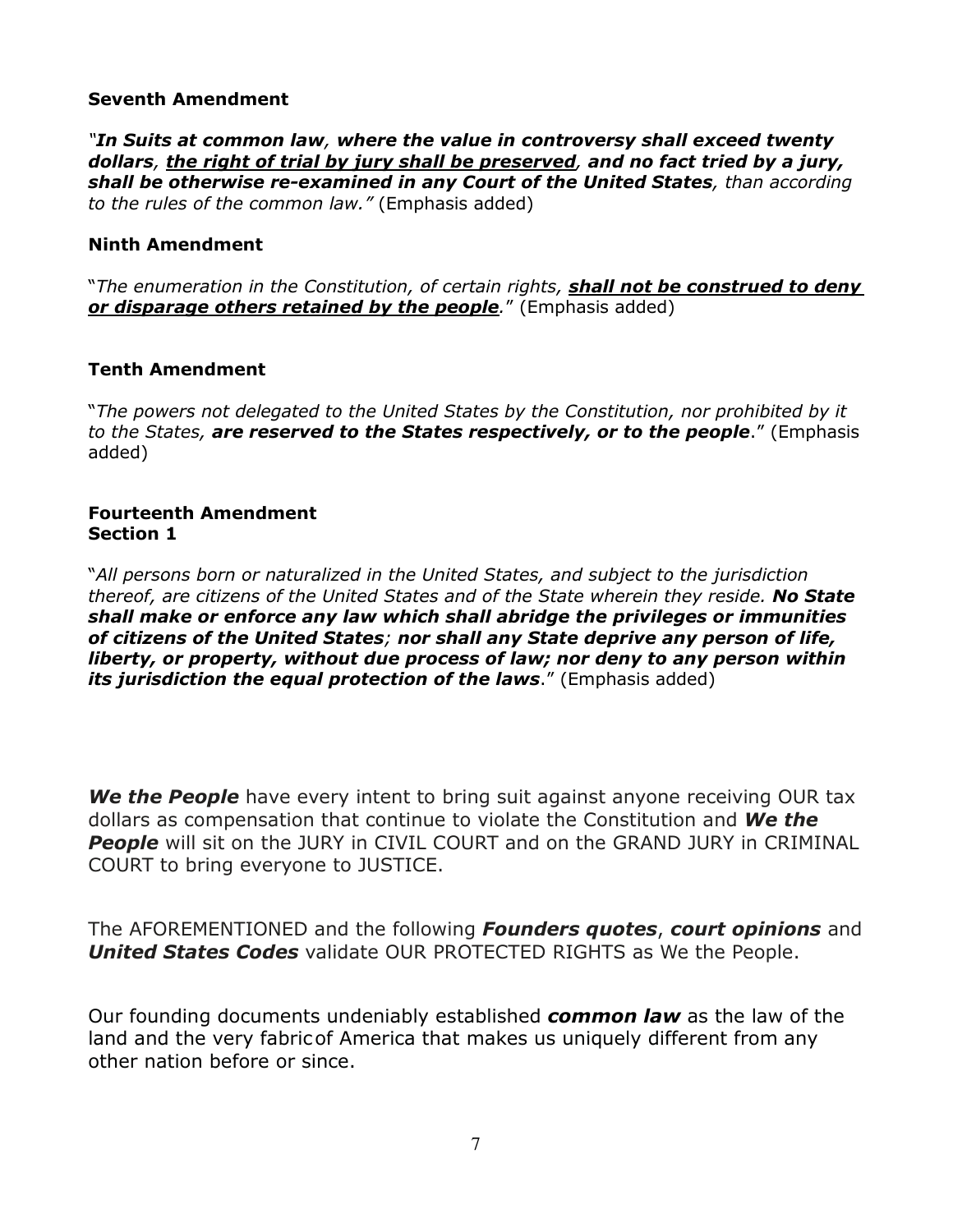- **Federalist Papers pg 284;** "In civil actions between citizens of different States, **every issue of fact, arising in actions at common law, may be tried by a jury if the parties, or either of them request it**;" uncontested in debate. (Emphasis added)
- **Federalist Papers pg 383** It has been erroneously insinuated. with regard to the **court of chancery**, that this court generally tries disputed facts by a jury. **The truth is, that references to a jury in that court rarely happen**; uncontested in debate. (Emphasis added)
- **Anti-Federalist Papers pg 128** If a federal town be necessary for the residence of congress and the public officers, it ought to be a small one, and the **government of it fixed on republican and common law principles**, carefully enumerated and established by the constitution. It is true, **the states**, when they shall cede (*surrender*) places, may stipulate that the laws and government of congress in them **shall always be formed on such principles**; uncontested in debate and resulted in the Bill of Rights. (Emphasis added)
- **Anti-Federalist Papers pg 138**  "The **trial by jury remain inviolate forever**; that no acts of attainder shall be passed by the legislature of this State for crimes other than those committed before the termination of the present war. And that **the legislature shall at no time hereafter institute any new courts but such as shall proceed according to the course of the common law**;" uncontested in debate and realized in the Bill of Rights. (Emphasis added)

"*The legislature may not, under guise of extending injunction to new situation, interfere with right of jury trial in cases covered by Constitution." (emphasis added)* **Com. v. Dietz, 132 A. 572 (1926)**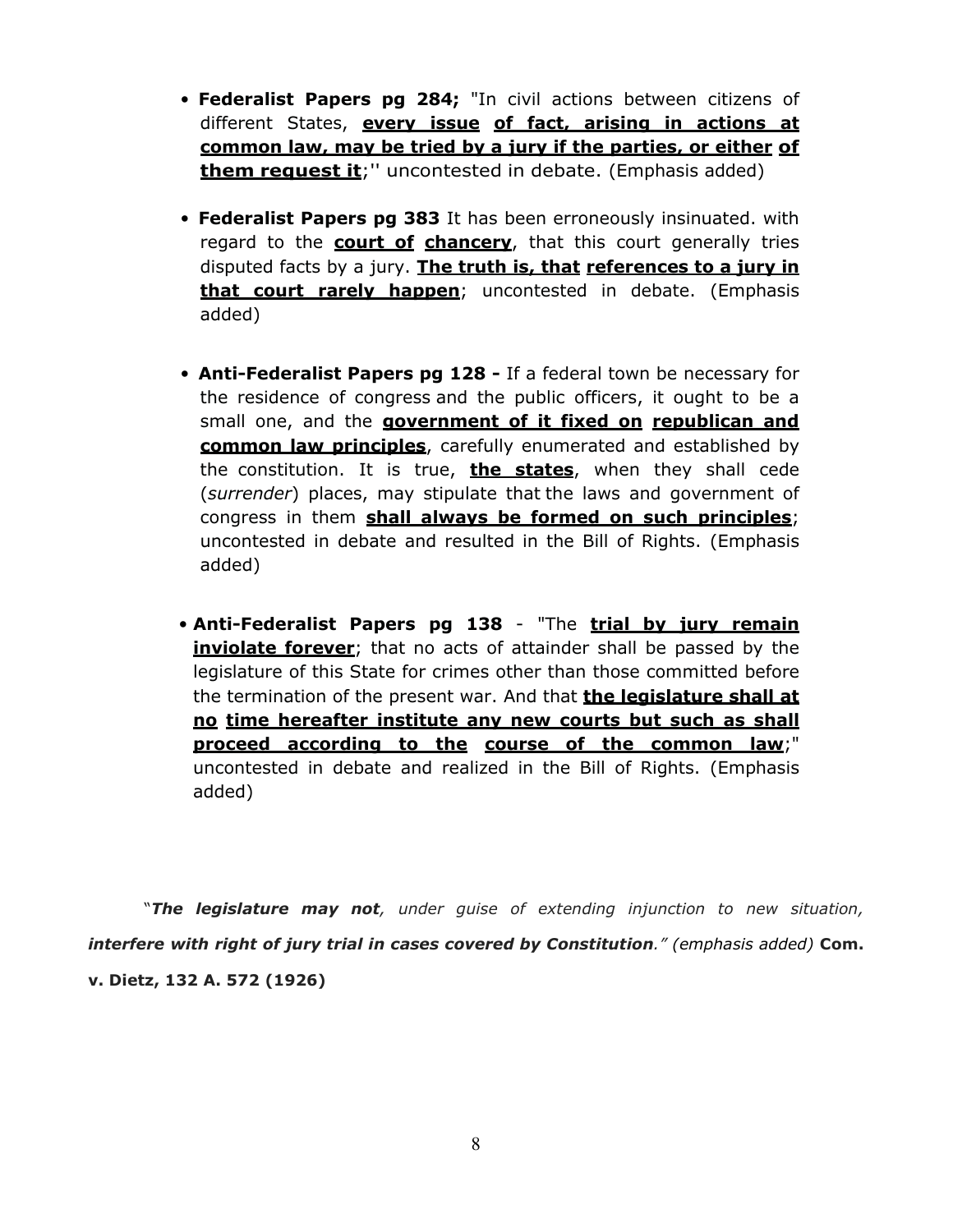"*The first ten amendments to the Constitution, adopted as they were soon after the adoption of the Constitution, are in the nature of the bill of rights, and were adopted in order to quiet the apprehension of many, that without some such declaration of rights the government would assume, and might be held to possess, the power to trespass upon those rights of persons and property which by the Declaration of Independence were affirmed to be unalienable rights."* **United States v. Twin City Power Co., 350 U.S. 222 (1956)** 

*"Inalienable rights: Rights which are not capable of being surrendered or transferred without the consent of the one possessing such rights."* **Morrison v. State, MO. App., 252 S. W. 2d 97, 101**

*"All laws which are repugnant to the Constitution are null and void." Marbury v. Madison, 5 U.S. 137 (1803)* 

*"An unconstitutional act is not law; it confers no rights; it imposes no duties; affords no protection; it creates no office; it is in legal contemplation, as inoperative as though it had never been passed." Norton v. Shelby County, 118 U.S. 425 (1886)* 

*"The court is to protect against any encroachment of Constitutionally secured liberties." Boyd v. U.S., 116 U.S. 616*

*"Waivers of Constitutional Rights, not only must they be voluntary, they must be knowingly intelligent acts done with sufficient awareness." "If men, through fear, fraud, or mistake, should in terms renounce or give up any natural right, the eternal law of reason and the grand end of society would absolutely vacate such renunciation. The right to freedom being a gift of ALMIGHTY GOD, it is not in the power of man to alienate this gift and voluntarily become a slave." —Samuel Adams, 1772* **Brady v. U.S., 397 U.S. 742, 748**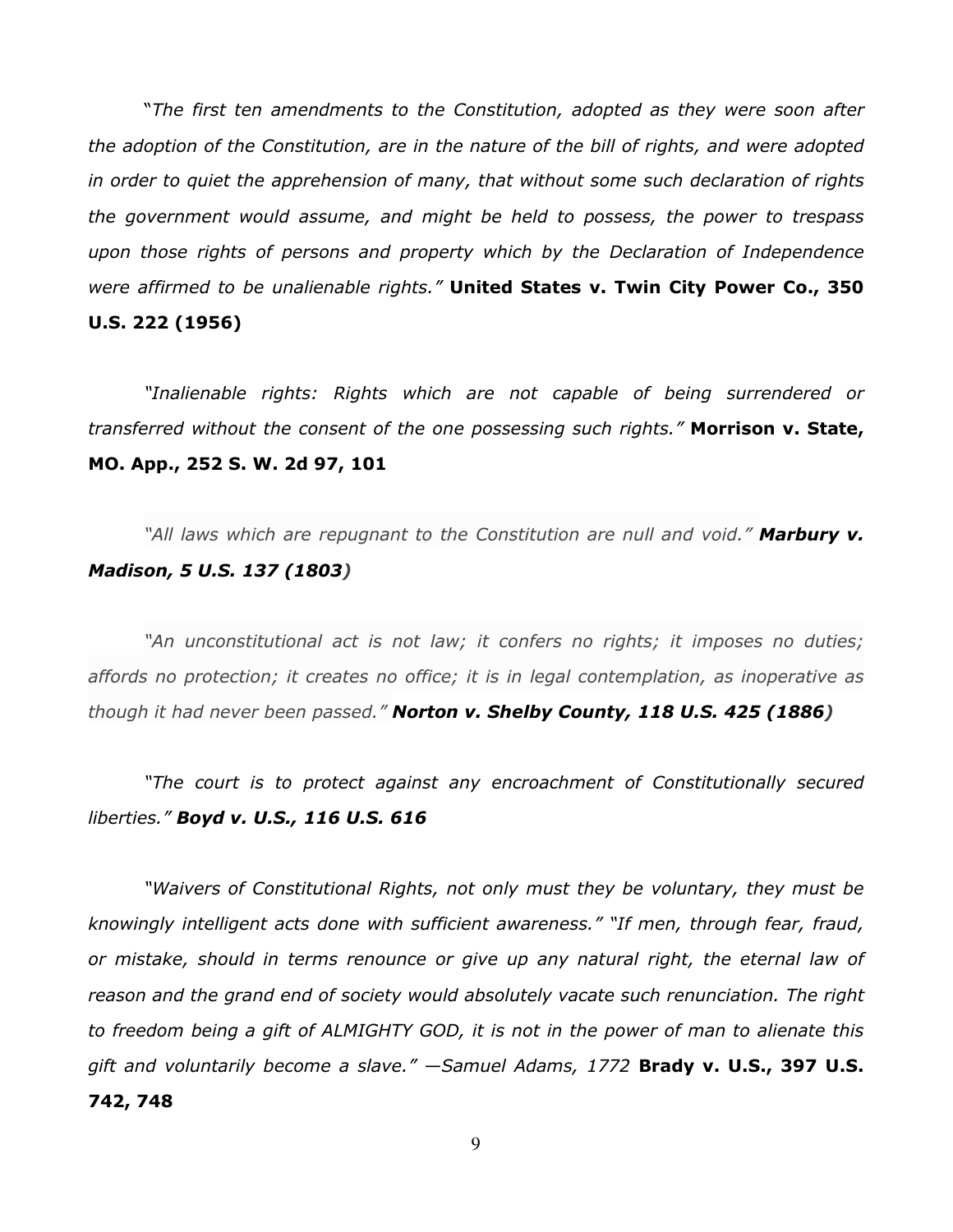*"No state legislator or executive or judicial officer can war against the Constitution without violating his undertaking to support it."* **Cooper v. Aaron, 358 U.S. 1, 78 S.Ct. 1401 (1958)**

*"When a judge acts where he or she does not have jurisdiction to act, the judge is engaged in an act or acts of treason."* **Cohens v. Virginia, 19 US (6 Wheat) 264, 404, 5 L.Ed 257 (1821)**

*"It is the duty of all officials whether legislative, judicial, executive, administrative, or ministerial to so perform every official act as not to violate constitutional provisions."*  **Williamson v. U.S. Department of Agriculture, 815 F.2d. 369, ACLU Foundation v. Barr, 952 F.2d. 457, 293 U.S. App. DC 101, (CA DC 1991).**

"*Silence can only be equated with fraud when there is a legal and moral duty to*  speak or when an inquiry left unanswered would be intentionally misleading. We cannot *condone this shocking conduct... If that is the case we hope our message is clear. This sort of deception will not be tolerated and if this is routine it should be corrected immediately."* **U.S. v. Prudden, 424 F.2d. 1021; U.S. v. Tweel, 550 F. 2d. 297, 299, 300 (1977**)

*"In considering a motion to dismiss for failure to state a claim under Rule 12(b)(6), the court must accept all well-pleaded facts as true and view them in the light most favorable to the plaintiff." McCartney v. First City Bank, 970 F.2d 45, 47 (5th Cir.1992)*

*"Where rights secured by the Constitution are involved, there can be no rule making or legislation which would abrogate them." Miranda v. Arizona*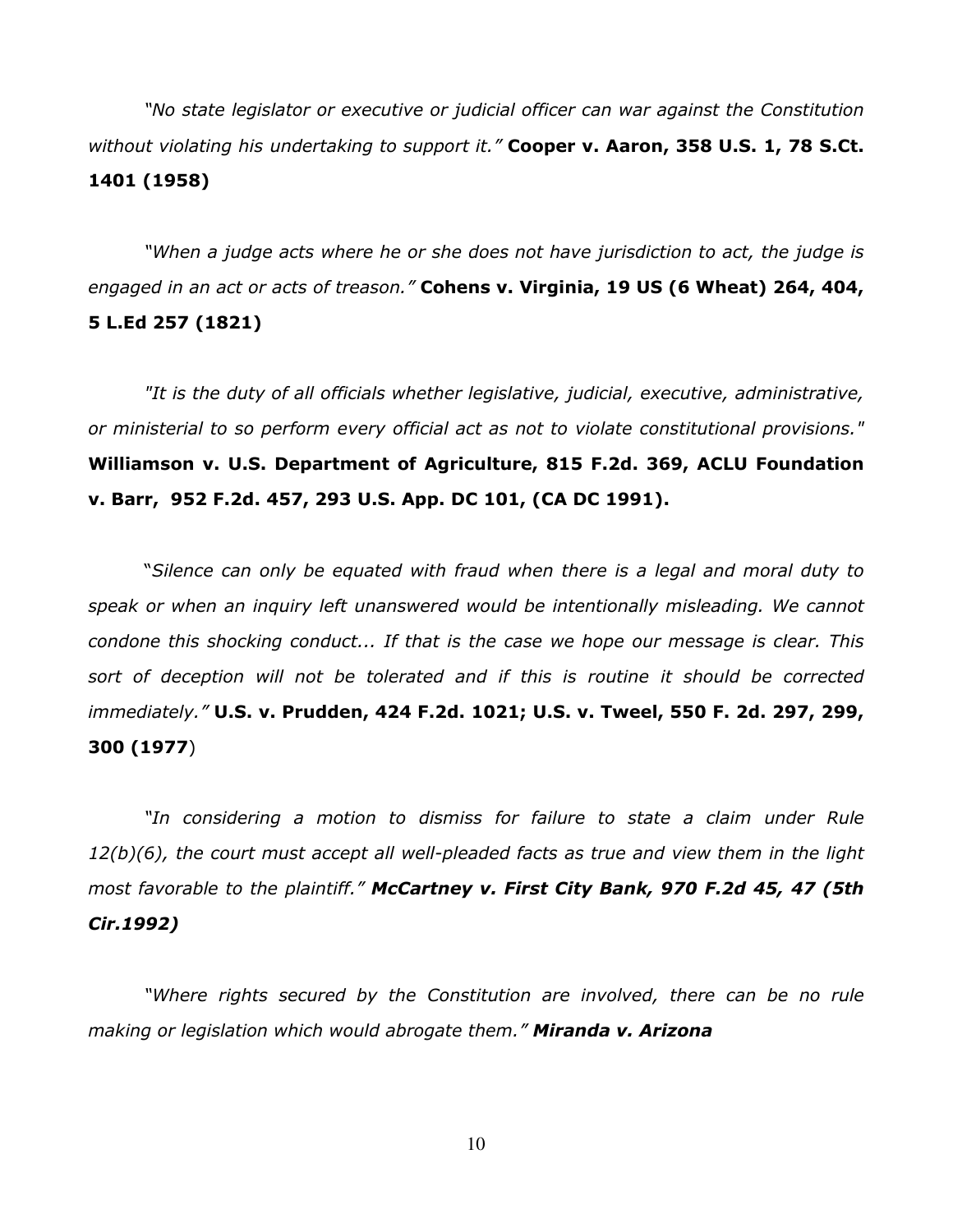"*An intentional perversion of truth for the purpose of inducing another in reliance upon it to part with some valuable thing belonging to him or to surrender a legal right. A false representation of a matter of fact… which deceives and is intended to deceive another so that he shall act upon it to his legal injury. … It consists of some deceitful practice or willful device, resorted to with intent to deprive another of his right, or in some manner to do him injury… (Emphasis added) –Black's Law Dictionary Fifth Edition, page 594. Then take into account the case of McNally v. U.S., 483 U.S. 350, 371-372, Quoting U.S. v Holzer, 816 F.2d. 304, 307 Fraud in its elementary common law sense of*  deceit... includes the deliberate concealment of material information in a setting of *fiduciary obligation. A public official is a fiduciary toward the public,… and if he deliberately conceals material information from them he is guilty of fraud."* **Norman v. Zieber**

#### • **U.S. Code: Title 18 Section 241 / Conspiracy Against Rights:**

"This statute makes it *unlawful* for two or more persons *to conspire* to *injure, oppress, threaten, or intimidate any person of any state, territory or district in the free exercise or enjoyment of any right or privilege secured to him/her by the Constitution or the laws of the United States***,** (or because of his/her having exercised the same).

*It further makes it unlawful for two or more persons to go in disguise on the highway or on the premises of another with the intent to prevent or hinder his/her free exercise or enjoyment of any rights so secured*." (emphasis added)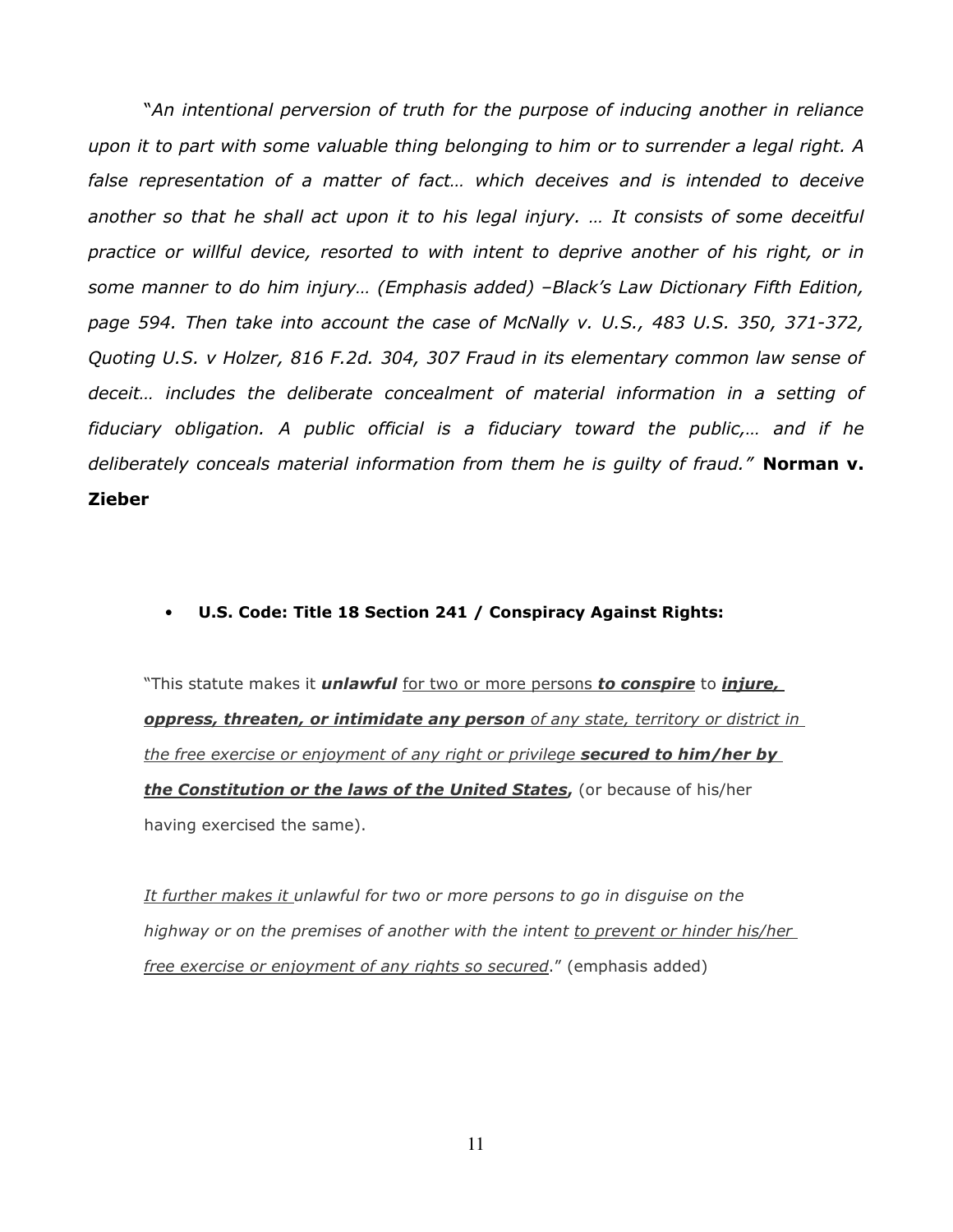• **Title 18, U.S.C., Section 242 - Deprivation of Rights Under Color of Law:** 

"This statute makes it a *crime* for any person acting under color of law, statute, ordinance, regulation, or custom *to willfully deprive or cause to be deprived from any person those rights, privileges, or immunities secured or protected by the Constitution and laws of the U.S*.

*Acts under "color of any law" include acts not only done by federal, state, or local officials within the bounds or limits of their lawful authority, but also acts done without and beyond the bounds of their lawful authority*; provided that, in order for unlawful acts of any official to be done under "color of any law," the unlawful acts must be done while such official is purporting or pretending to act in the performance of his/her official duties. *This definition includes*, in addition to *law enforcement officials*, *individuals such as Mayors*, *Council persons*, **Judges**, Nursing Home Proprietors, Security Guards, etc., **persons** *who are bound by laws, statutes ordinances, or customs*." (emphasis added)

• **U.S. Code: Title 18 Section 245 / Federally protected activities (1)(b):**

"*This statute prohibits willful injury*, *intimidation*, or *interference*, *or attempt to do so*, *by force or threat of force* of any person or class of persons because of their activity as:

b) *a participant in any benefit, service, privilege, program, facility, or activity provided or administered by the United States*;" (emphasis added)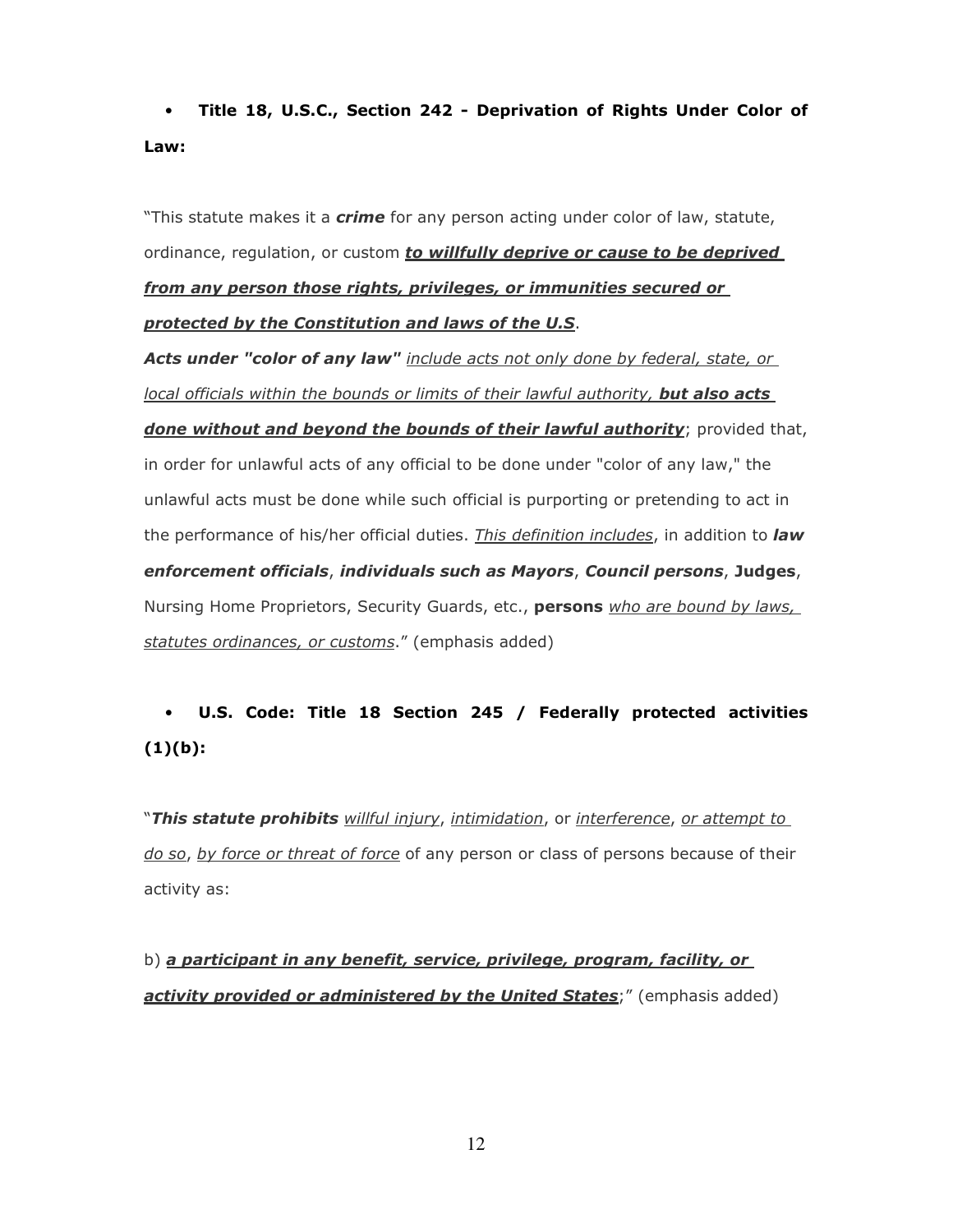#### • **Title 42 Section 1983 Civil Action for Deprivation of Rights**

"*Every person who*, under color of any statute, ordinance, regulation, custom, or usage, of any State or Territory or the District of Columbia, subjects, or causes to be subjected, *any citizen of the United States or other person within the jurisdiction thereof to the deprivation of any rights, privileges, or immunities secured by the Constitution and laws, shall be liable to the party injured in an action at law, suit in equity, or other* **proper proceeding for redress**, except that in any action brought against a judicial officer for an act or omission taken in such officer's judicial capacity, injunctive relief shall not be granted *unless a declaratory decree was violated* or declaratory relief was unavailable. For the purposes of this section, any Act of Congress applicable exclusively to the District of Columbia shall be considered to be a statute of the District of Columbia." (emphasis added)

#### • **Title 42 Section 1985.Conspiracy to Interfere with Civil Rights**

#### (2) *Obstructing justice; intimidating party, witness, or juror*

"If two or more persons in any State or Territory conspire to deter, by force, intimidation, or threat, any party or witness in any court of the United States from attending such court, or from testifying to any matter pending therein, freely, fully, and truthfully, or to injure such party or witness in his person or property on account of his having so attended or testified, or to influence the verdict, presentment, or indictment of any grand or petit juror in any such court, or to injure such juror in his person or property on account of any verdict, presentment, or indictment lawfully assented to by him, or of his being or having been such juror; *or if two or more persons conspire for the purpose of impeding, hindering, obstructing, or defeating, in any manner, the due course of justice in any State or Territory, with intent to deny to any citizen the equal protection of the laws, or to injure him or his property for lawfully enforcing, or*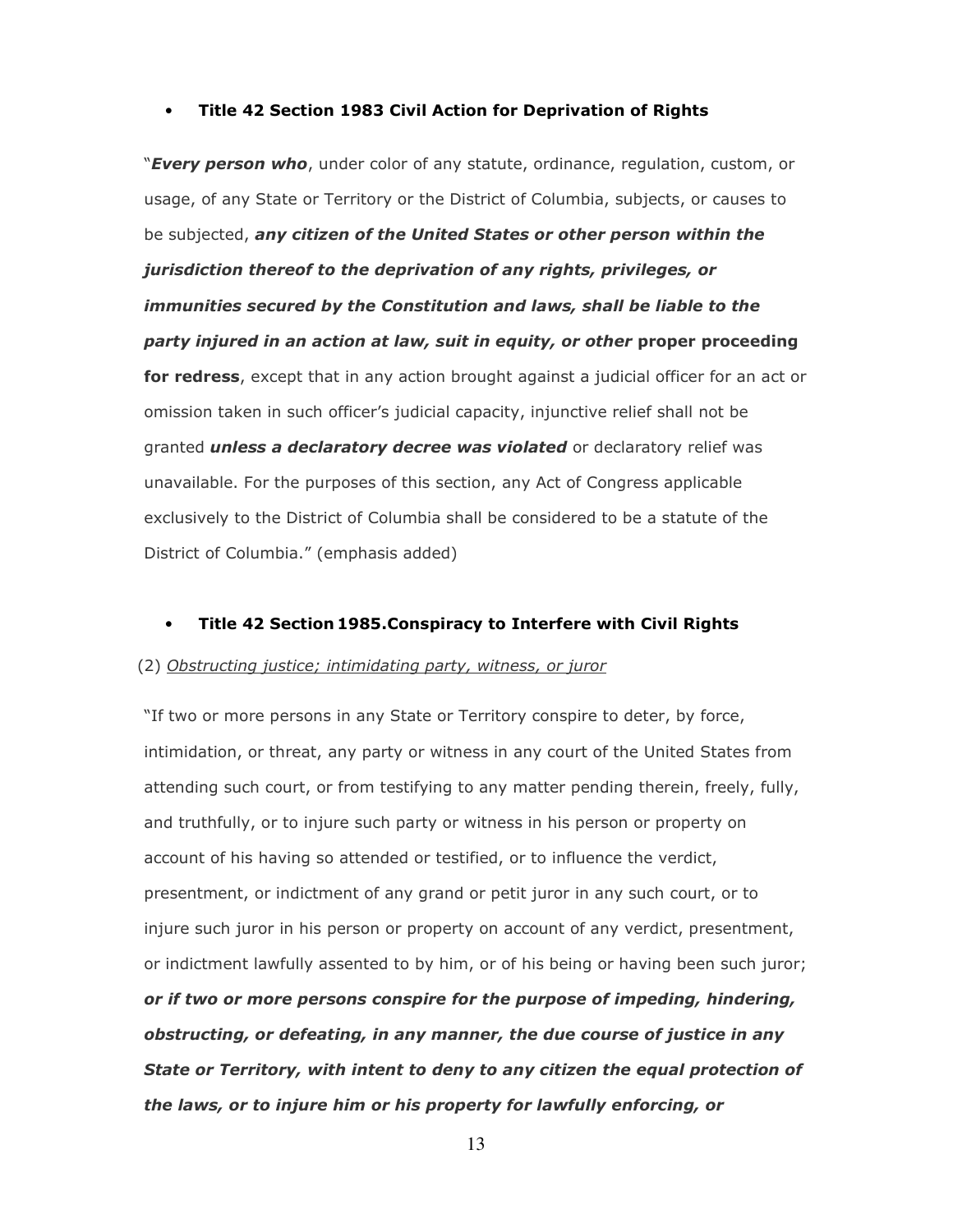## *attempting to enforce, the right of any person, or class of persons, to the equal protection of the laws*."

#### (3) *Depriving persons of rights or privileges*

"If two or more persons in any State or Territory conspire or go in disguise on the highway or on the premises of another*, for the purpose of depriving, either directly or indirectly, any person or class of persons of the equal protection of the laws, or of equal privileges and immunities under the laws; or for the purpose of preventing or hindering the constituted authorities of any State or Territory from giving or securing to all persons within such State or Territory the equal protection of the laws*;… *in any case of conspiracy set forth in this section*, *if one or more persons engaged therein do, or cause to be done*, *any act in furtherance of the object of such conspiracy*, *whereby another is injured in his person or property*, *or deprived of having and exercising any right or privilege of a citizen of the United States*, *the party so injured or deprived may have an action for the recovery of damages occasioned by such injury or deprivation, against any one or more of the conspirators*." (R.S. § 1980.) (emphasis added)

#### • **Title 42 Section 1986 Action for Neglect to Prevent**

"*Every person who, having knowledge that any of the wrongs conspired to be done, and mentioned in section 1985 of this title, are about to be committed, and having power to prevent or aid in preventing the commission of the same, neglects or refuses so to do, if such wrongful act be committed, shall be liable to the party injured, or his legal representatives, for all damages caused by such wrongful act, which such person by reasonable diligence could have prevented; and such damages may be recovered in an action on the case; and any number of persons guilty of such wrongful neglect or refusal may be joined as defendants in*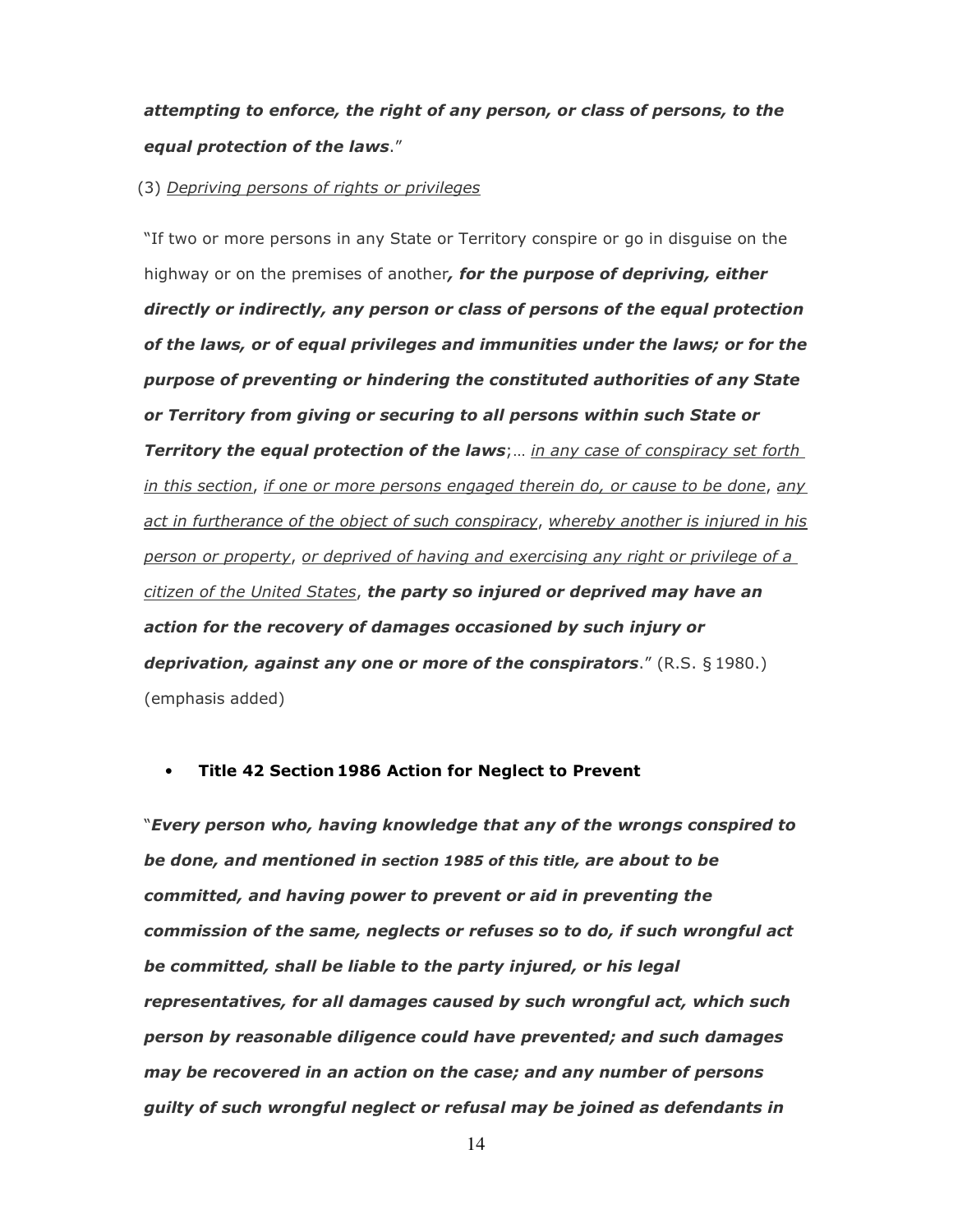*the action*; and if the death of any party be caused by any such wrongful act and neglect, the legal representatives of the deceased shall have such action therefor, and may recover not exceeding \$5,000 damages therein, for the benefit of the widow of the deceased, if there be one, and if there be no widow, then for the benefit of the next of kin of the deceased. But no action under the provisions of this section shall be sustained which is not commenced within one year after the cause of action has accrued." (R.S. § 1981.) (emphasis added)

• **Title 50 Section 841 Findings and declarations of fact** "The Congress finds and declares that the *Communist Party* of the United States, although purportedly a political party, *is in fact an instrumentality of a conspiracy to overthrow the Government of the United States*. *It constitutes an authoritarian dictatorship within a republic, demanding for itself the rights and privileges accorded to political parties*, *but denying to all others the liberties guaranteed by the Constitution*...The peril inherent in its operation arises not from its numbers, but from its failure to acknowledge any limitation as to the nature of its activities, and its dedication to the proposition that the present constitutional Government of the United States ultimately must be brought to ruin by any available means, including resort to force and violence. *Holding that doctrine, its*  role as the agency of a hostile foreign power renders its existence a clear present *and continuing danger to the security of the United States*. It is the means whereby individuals are seduced into the service of the world Communist movement, trained to do its bidding, and directed and controlled in the conspiratorial performance of their revolutionary services. *Therefore, the Communist Party should be outlawed.*" (Aug. 24, 1954, ch. 886, § 2, 68 Stat. 775.) (emphasis added)

#### • **18 U.S. Code § 1341 - Frauds and swindles**

"*Whoever*, having devised or intending to devise any scheme or artifice to *defraud*, *or for obtaining money or property by means of false or fraudulent pretenses*…" (emphasis added)